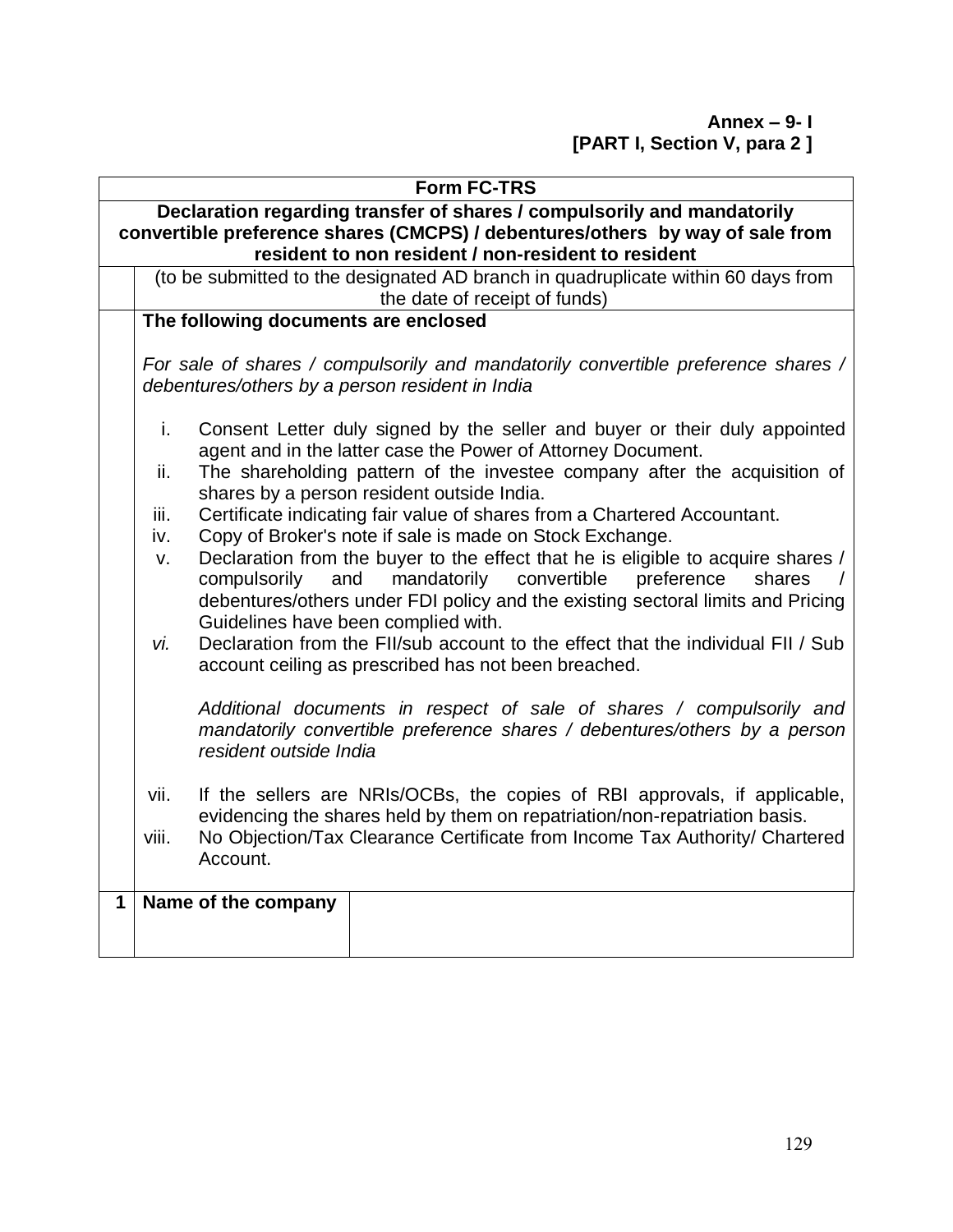|                | Address (including e-<br>mail,      |                                          |
|----------------|-------------------------------------|------------------------------------------|
|                | telephone Number, Fax               |                                          |
|                | no)                                 |                                          |
|                |                                     |                                          |
|                |                                     |                                          |
|                | Activity                            |                                          |
|                |                                     |                                          |
|                | NIC Code No. <sup>70</sup>          |                                          |
|                |                                     |                                          |
| $\overline{2}$ | <b>Whether FDI is</b>               |                                          |
|                | allowed under                       |                                          |
|                | <b>Automatic route</b>              |                                          |
|                | Sectoral Cap under FDI<br>Policy    |                                          |
| 3              | <b>Nature of transaction</b>        | Transfer from resident to non resident / |
|                | (Strike out whichever is            | Transfer from non resident to resident   |
|                | not applicable)                     |                                          |
| 4              | Name of the buyer                   |                                          |
|                |                                     |                                          |
|                | <b>Constitution / Nature</b>        |                                          |
|                | of the investing Entity             |                                          |
|                | Specify whether<br>1. Individual    |                                          |
|                | Company<br>2.                       |                                          |
|                | 3. FII                              |                                          |
|                | $FVCI^*$<br>4.                      |                                          |
|                | <b>Foreign Trust</b><br>5.          |                                          |
|                | <b>Private Equity</b><br>6.<br>Fund |                                          |
|                | Pension/<br>7.                      |                                          |
|                | <b>Provident Fund</b>               |                                          |
|                | 8. Sovereign                        |                                          |
|                | <b>Wealth Fund</b>                  |                                          |
|                | $(\mathsf{SWF}^\pi)$                |                                          |

 $\overline{a}$ 

<sup>&</sup>lt;sup>70</sup> In terms of <u>AP (DIR Series) Circular No 5 dated July 17, 2014</u>, NIC 2008 codes may be reported

<sup>#</sup> The initial investment/s was/were made by FVCI under FDI scheme in terms of Schedule 1 to Notification No. FEMA.20/2000-RB [dated May 3, 2000.](http://rbi.org.in/Scripts/BS_FemaNotifications.aspx?Id=174)

 $\pi$  SWF means a Government investment vehicle which is funded by foreign exchange assets, and which manages those assets separately from the official reserves of the monetary authorities.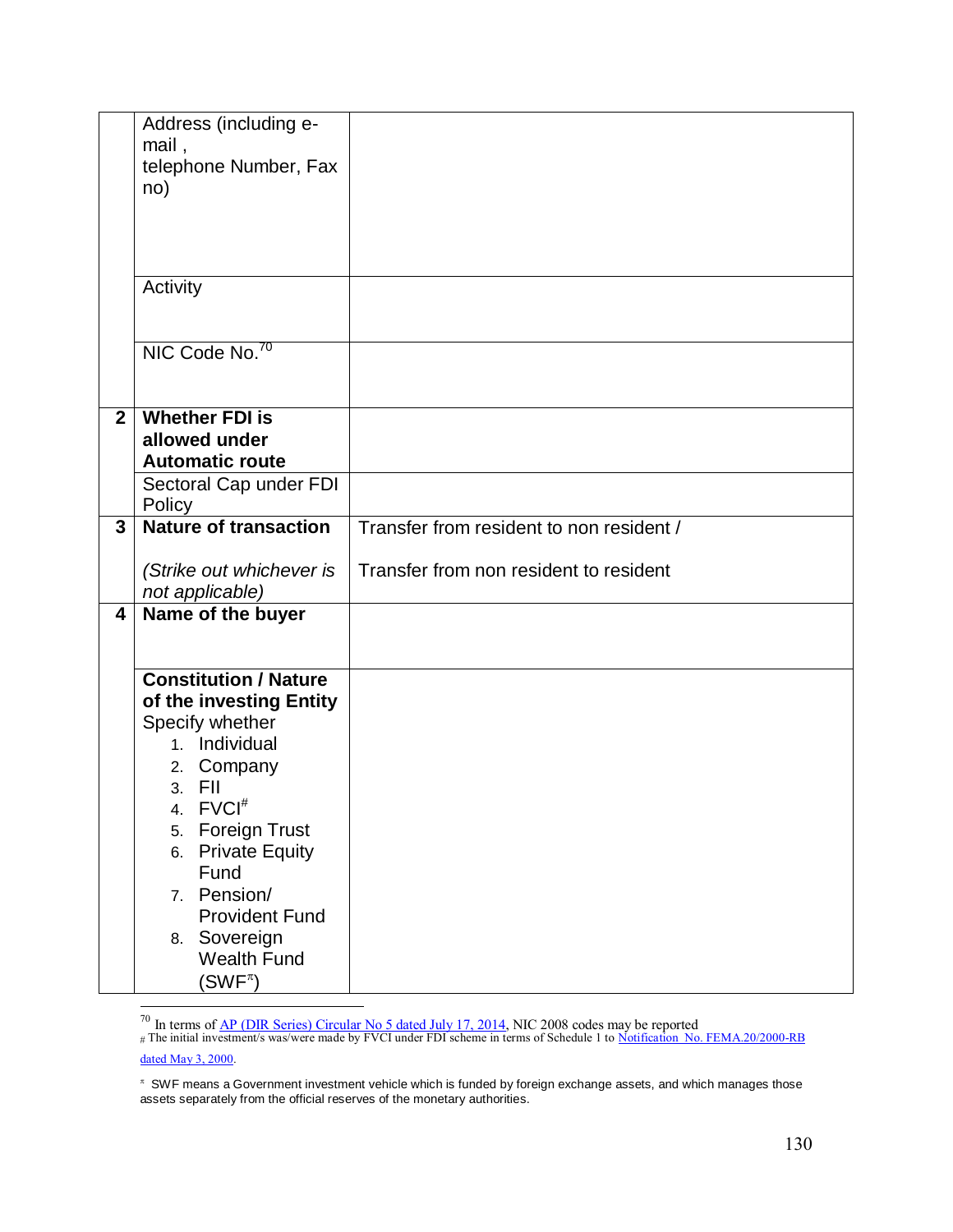|   | 9. Partnership /             |  |
|---|------------------------------|--|
|   |                              |  |
|   | Proprietorship<br>firm       |  |
|   | 10. Financial                |  |
|   |                              |  |
|   | Institution                  |  |
|   | 11. NRIs / PIOs              |  |
|   | 12. Others                   |  |
|   |                              |  |
|   | Date and Place of            |  |
|   | Incorporation                |  |
|   | Address of the buyer         |  |
|   | (including e-mail,           |  |
|   | telephone number. Fax        |  |
|   | $no.$ )                      |  |
| 5 | Name of the seller           |  |
|   |                              |  |
|   |                              |  |
|   | <b>Constitution / Nature</b> |  |
|   | of the disinvesting          |  |
|   | entity                       |  |
|   | Specify whether              |  |
|   | 1. Individual                |  |
|   | 2. Company                   |  |
|   | 3. FII                       |  |
|   | 4. FVCI##                    |  |
|   | 5. Foreign Trust             |  |
|   | 6. Private Equity            |  |
|   | Fund                         |  |
|   | 7. Pension/                  |  |
|   | <b>Provident Fund</b>        |  |
|   | 8. Sovereign                 |  |
|   | <b>Wealth Fund</b>           |  |
|   | $(SWF^{II})$                 |  |
|   | 9. Partnership/              |  |
|   |                              |  |
|   | Proprietorship<br>firm       |  |
|   | 10. Financial                |  |
|   |                              |  |
|   | Institution                  |  |
|   | 11. NRIs/PIOs                |  |
|   | 12. others                   |  |
|   | Date and Place of            |  |
|   | Incorporation                |  |
|   | Address of the seller        |  |

 ## The initial investment/s was/were made by FVCI under FDI scheme in terms of Schedule I t[o Notification No.FEMA.20/2000-RB dated May 3, 2000](http://rbi.org.in/Scripts/BS_FemaNotifications.aspx?Id=174)

 $^{\text{\tiny{\textsf{II}}}}$  SWF means a Government investment vehicle which is funded by foreign exchange assets, and which manages those assets separately from the official reserves of the monetary authorities.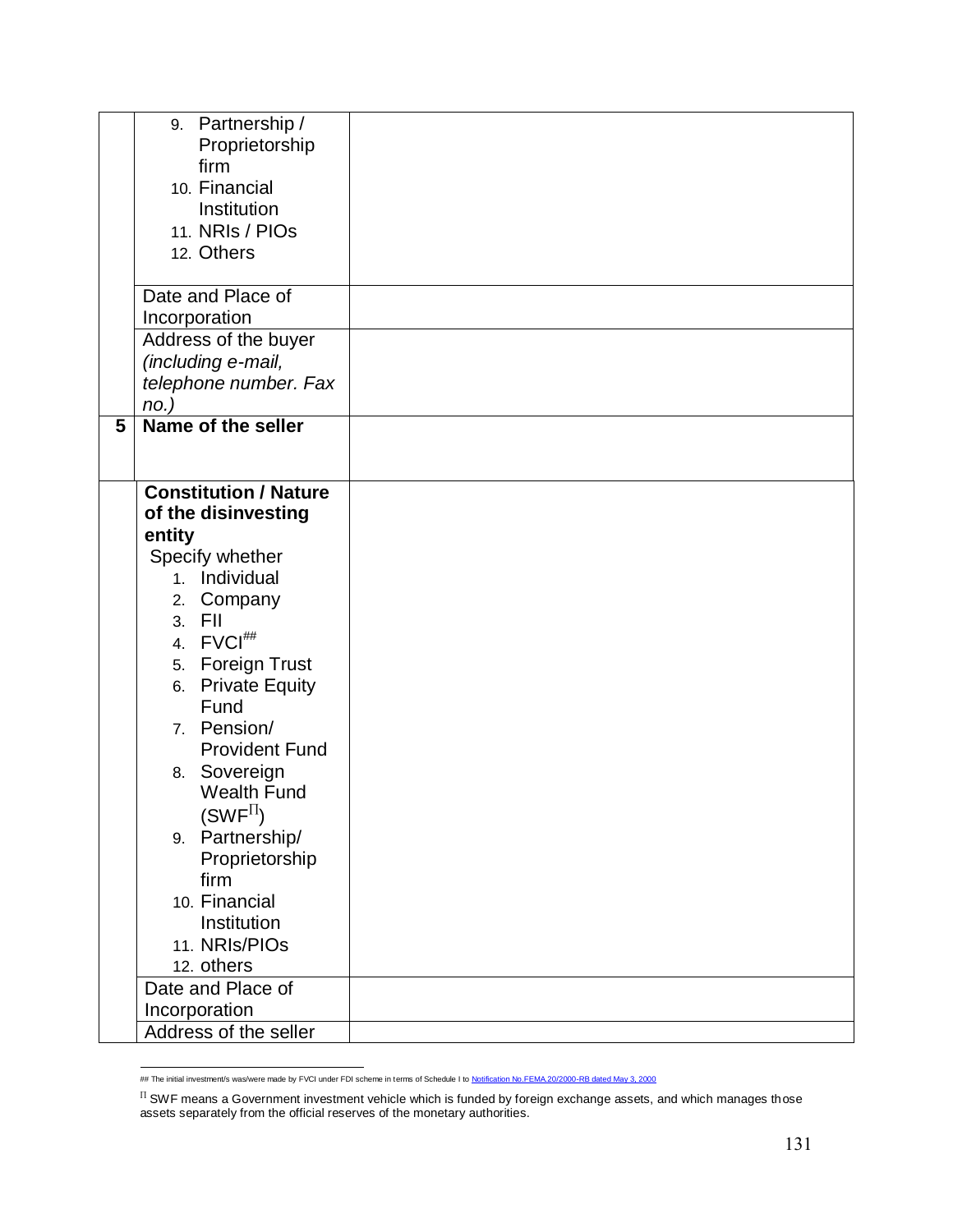|                | (including e-mail,                                                                     |                                                                      |             |                                       |                         |  |  |  |
|----------------|----------------------------------------------------------------------------------------|----------------------------------------------------------------------|-------------|---------------------------------------|-------------------------|--|--|--|
|                | telephone Number Fax                                                                   |                                                                      |             |                                       |                         |  |  |  |
|                | no)                                                                                    |                                                                      |             |                                       |                         |  |  |  |
|                |                                                                                        |                                                                      |             |                                       |                         |  |  |  |
|                |                                                                                        |                                                                      |             |                                       |                         |  |  |  |
| 6              | <b>Particulars of earlier</b>                                                          |                                                                      |             |                                       |                         |  |  |  |
|                | <b>Reserve Bank / FIPB</b>                                                             |                                                                      |             |                                       |                         |  |  |  |
|                | approvals                                                                              |                                                                      |             |                                       |                         |  |  |  |
| $\overline{7}$ | Details regarding shares / compulsorily and mandatorily convertible                    |                                                                      |             |                                       |                         |  |  |  |
|                |                                                                                        | preference shares (CMCPS) / debentures/others (such as FDI compliant |             |                                       |                         |  |  |  |
|                | instruments like participating interest/ rights in oil fields, etc.) to be transferred |                                                                      |             |                                       |                         |  |  |  |
|                |                                                                                        |                                                                      |             |                                       |                         |  |  |  |
|                |                                                                                        |                                                                      |             |                                       |                         |  |  |  |
|                | Date of the                                                                            | <b>Number of shares</b>                                              | Face        | <b>Negotiated</b><br><b>Price for</b> | <b>Amount of</b>        |  |  |  |
|                | transaction                                                                            | CMCPS/<br>debentures/others                                          | value<br>in | the                                   | consideration<br>in Rs. |  |  |  |
|                |                                                                                        |                                                                      | Rs.         | transfer**in                          |                         |  |  |  |
|                |                                                                                        |                                                                      |             | Rs.                                   |                         |  |  |  |
|                |                                                                                        |                                                                      |             |                                       |                         |  |  |  |
|                |                                                                                        |                                                                      |             |                                       |                         |  |  |  |
|                |                                                                                        |                                                                      |             |                                       |                         |  |  |  |
|                |                                                                                        |                                                                      |             |                                       |                         |  |  |  |
|                |                                                                                        |                                                                      |             |                                       |                         |  |  |  |
|                |                                                                                        |                                                                      |             |                                       |                         |  |  |  |
|                |                                                                                        |                                                                      |             |                                       |                         |  |  |  |
| 8              | <b>Foreign Investments</b>                                                             |                                                                      |             | No. of shares                         | Percentage              |  |  |  |
|                | in the company                                                                         | Before the transfer                                                  |             |                                       |                         |  |  |  |
|                |                                                                                        | After the transfer                                                   |             |                                       |                         |  |  |  |
|                |                                                                                        |                                                                      |             |                                       |                         |  |  |  |
|                |                                                                                        |                                                                      |             |                                       |                         |  |  |  |
| 9              | Where the shares /                                                                     |                                                                      |             |                                       |                         |  |  |  |
|                | <b>CMCPS/</b>                                                                          |                                                                      |             |                                       |                         |  |  |  |
|                | debentures/others are                                                                  |                                                                      |             |                                       |                         |  |  |  |
|                | listed on Stock                                                                        |                                                                      |             |                                       |                         |  |  |  |
|                | <b>Exchange</b>                                                                        |                                                                      |             |                                       |                         |  |  |  |
|                | Name of the Stock                                                                      |                                                                      |             |                                       |                         |  |  |  |
|                | exchange                                                                               |                                                                      |             |                                       |                         |  |  |  |
|                | <b>Price Quoted on the</b>                                                             |                                                                      |             |                                       |                         |  |  |  |
|                | Stock exchange                                                                         |                                                                      |             |                                       |                         |  |  |  |
|                | Where the shares /                                                                     |                                                                      |             |                                       |                         |  |  |  |
|                | <b>CMCPS/</b>                                                                          |                                                                      |             |                                       |                         |  |  |  |
|                | debentures/others                                                                      |                                                                      |             |                                       |                         |  |  |  |
|                | are Unlisted                                                                           |                                                                      |             |                                       |                         |  |  |  |
|                | Price as per Valuation                                                                 |                                                                      |             |                                       |                         |  |  |  |
|                | guidelines*                                                                            |                                                                      |             |                                       |                         |  |  |  |
|                | Price as per Chartered                                                                 |                                                                      |             |                                       |                         |  |  |  |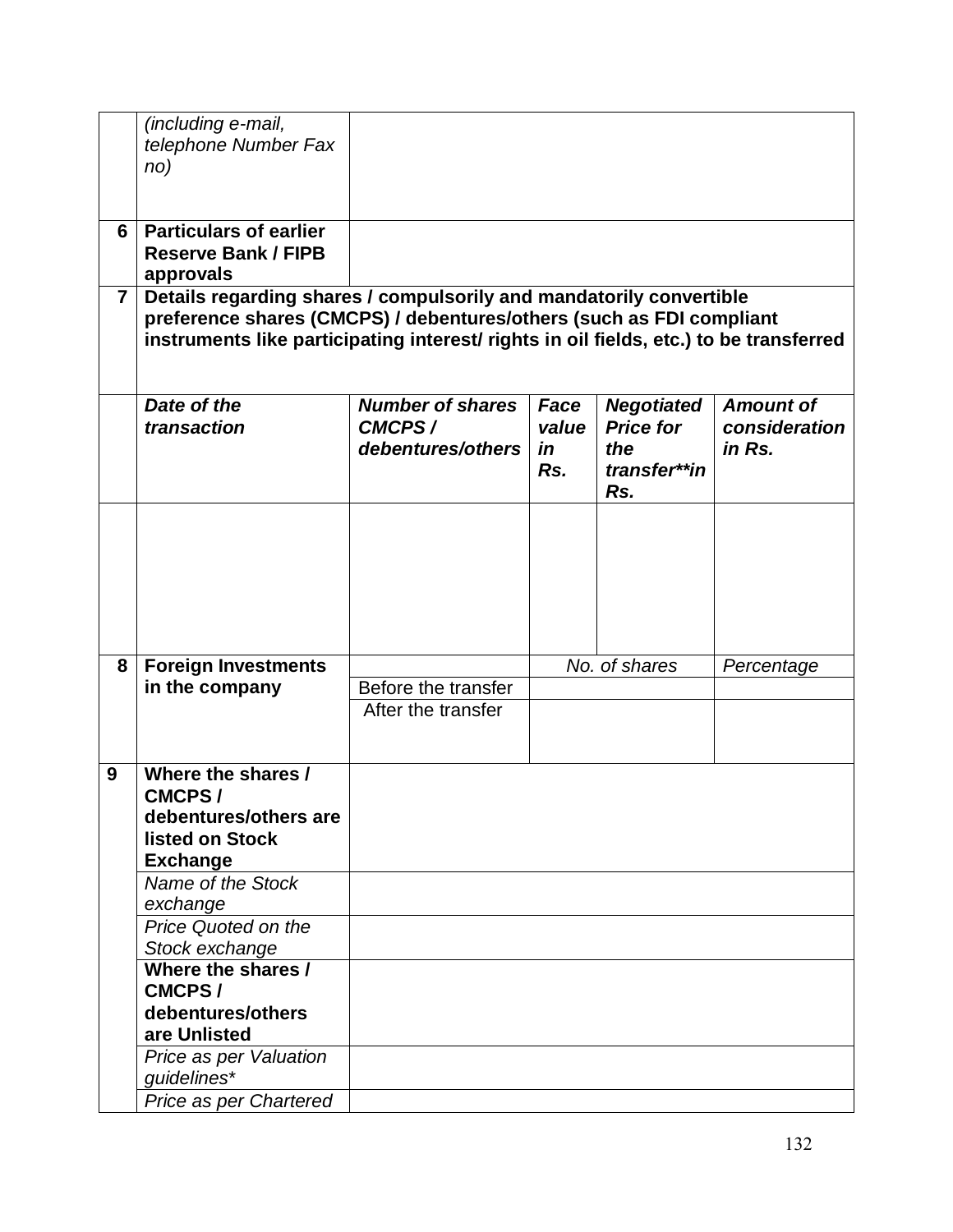| Accountants<br>*/** Valuation report<br>(CA Certificate to be<br>attached) |  |  |  |  |
|----------------------------------------------------------------------------|--|--|--|--|
|----------------------------------------------------------------------------|--|--|--|--|

### **Declaration by the transferor / transferee**

## **I / We hereby declare that :**

- i. The particulars given above are true and correct to the best of my/our knowledge and belief.
- ii. I/ We, was/were holding the shares compulsorily and mandatorily convertible preference shares / debentures/others as per FDI Policy under FERA/ FEMA Regulations on repatriation/non repatriation basis.
- iii. I/ We, am/are eligible to acquire the shares compulsorily and mandatorily convertible preference shares / debentures/others of the company in terms of the FDI Policy.
- iv. The Sectoral limit under the FDI Policy and the pricing guidelines have been adhered to.

### **Signature of the Declarant or his duly authorised agent**

**Date:** 

### **Note:**

*In respect of the transfer of shares / compulsorily and mandatorily convertible preference shares / compulsorily and mandatorily convertible debentures/others from resident to non resident the declaration has to be signed by the non resident buyer, and in respect of the transfer of shares / compulsorily and mandatorily convertible preference shares / compulsorily and mandatorily convertible debentures/others from non-resident to resident the declaration has to be signed by the non-resident seller.*